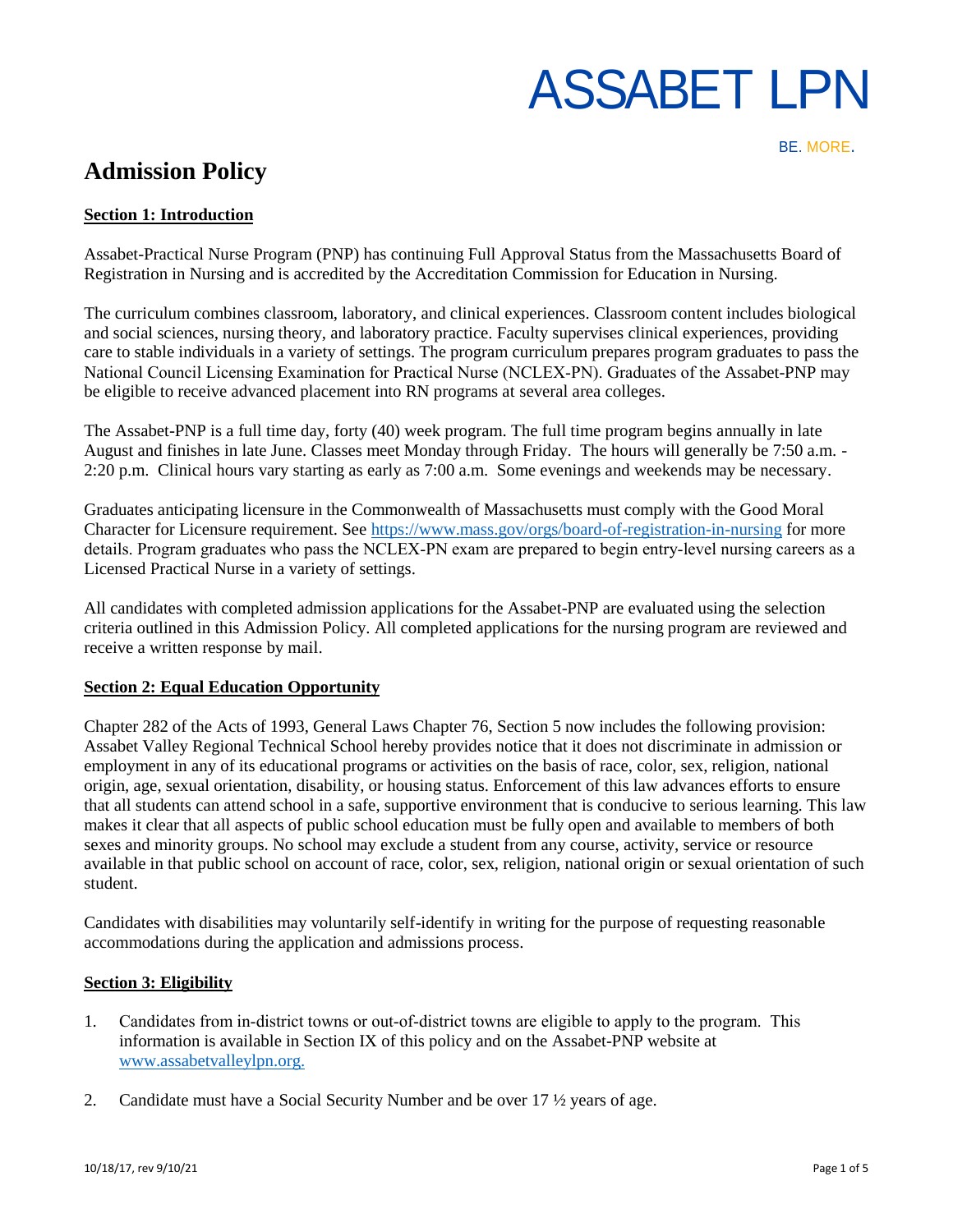#### BE. MORE.

3. Candidate must be a high school graduate with an official transcript, or official GED (scores included) or official HiSET (scores included). Certified translations are required for transcripts supplied in a language other than English and equivalency to U.S. education must be provided. Please contact CED (Center for Educational Documentation) at 617-338-7171 o[r www.cedevaluation.com.](file:///C:/Users/dbrown/Downloads/www.cedevaluation.com)

## **Section 4: Application Process**

There is no application fee. Candidates interested in applying for admissions must:

- 1. Obtain an application by downloading the packet from the web site at www.assabetvalleylpn.org. Submit the completed application and all required documents by mail to the Assabet-PNP, 215 Fitchburg Street, Room B235, Marlborough, MA, 01752. The following items are required to be submitted with the application:
	- a. Proof of high school graduation (see Section 3)
	- b. Essay
	- c. Current Resume
	- d. Birth certificate or valid passport
	- e. Three (3) Confidential Reference Forms: recent supervisor, employer, school teacher/instructor (non-family members) to be sent by candidate
	- f. If applicable, Proof of In-District Residence Form: Complete and submit with back up. You must be a resident before January 1st of the admission year. (see website for details and Section 9)
	- g. Copy of Health Insurance card
	- h. Color copy of valid MA driver's license.
- 2. NLN-PAX admission test is required for all applicants. Verbal, Math, and Science sections must be taken. Minimum required scores are Verbal 45%, Math 45% or a composite score of 99. There is no minimum score for the Science section but admission points are awarded for all three (3) sections.
- 3. ATI TEAS VI exams taken prior to December 1, 2021 will be accepted for admission to the Class of 2023. All sections of the test are required. Minimum scores are Reading 61% and Math 50%. There is no minimum score required for Science and English Language but admission points are awarded for all four (4) sections.

Upon receiving all required documentation, an interview with the Program Director or faculty member will be scheduled.

## **Section 5: Selection Process**

Applications are reviewed and evaluated using the following criteria:

| • Academic Records                         | maximum of 5 pts.  |
|--------------------------------------------|--------------------|
| • Interview Responses                      | maximum of 20 pts. |
| • NLN-PAX/ATI TEAS VI Scores               | maximum of 25 pts. |
| • Three $(3)$ Confidential Reference Forms | maximum of 5 pts.  |
| • Resume (work/life experience)            | maximum of 5 pts.  |
| $\bullet$ Essay                            | maximum of 10 pts. |
|                                            |                    |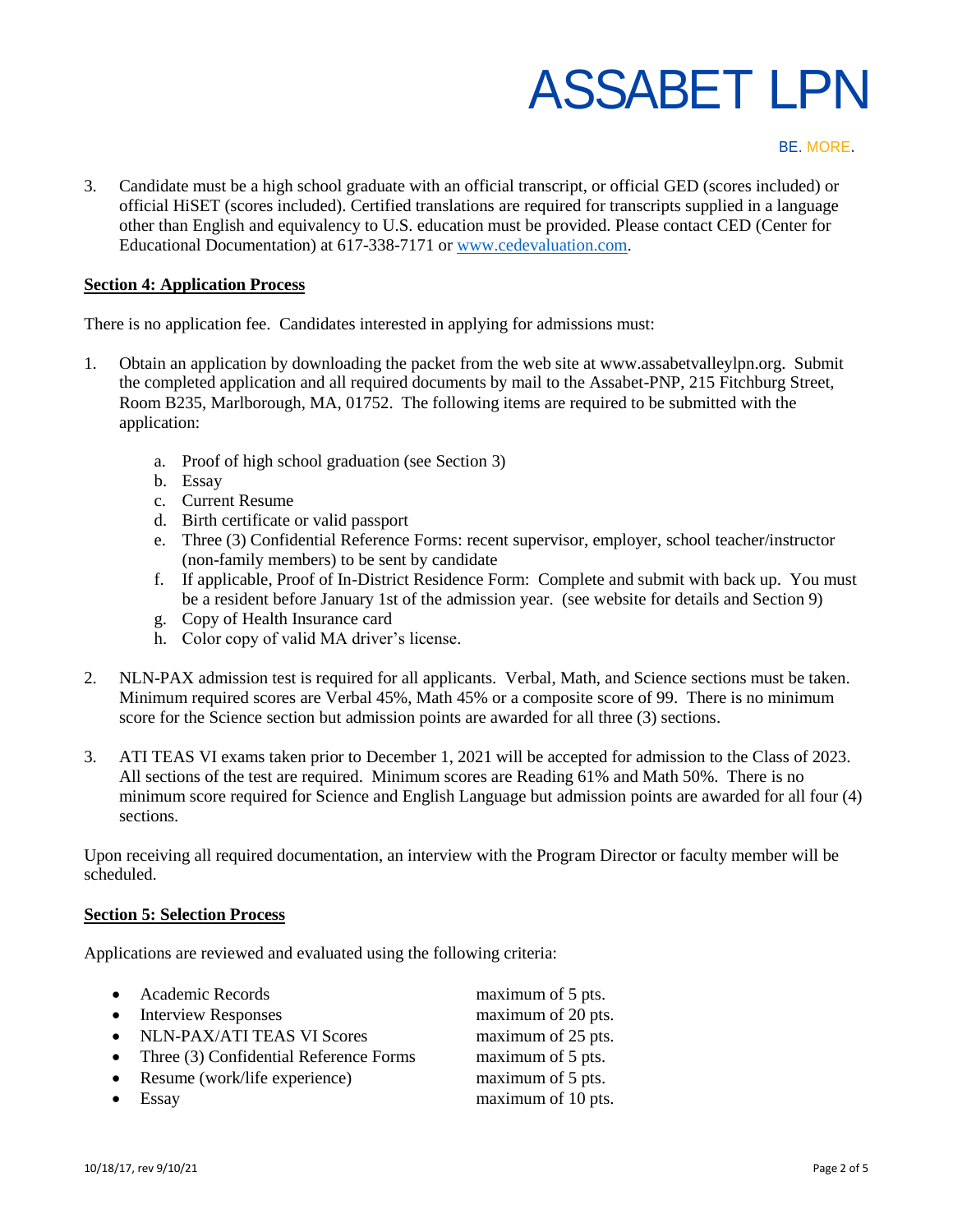#### BE. MORE.

Applications will be reviewed and processed according to the criteria contained in this Admission Policy. All candidates are notified of the admission decision in writing by mail. Candidates may be accepted, not accepted, deferred or placed on the waitlist based on the candidates overall admission score. Once the program has reached capacity a waitlist will be established and maintained. The waitlist is valid for the current academic year and is not a guarantee of acceptance to other classes.

#### **Section 6: Acceptance Process**

Upon receipt of the acceptance letter the candidate must complete the following for full admission to the program:

- 1. Signed Enrollment Agreement and a \$500 seat deposit within ten (10) business days. Candidates accepted within four (4) weeks of the program start date will have five (5) business days to complete and sign their Enrollment Agreement and to pay their \$500 seat deposit. A candidate that fails to sign their Enrollment Agreement or pay their seat deposit within the allotted time frame may have their acceptance rescinded.
- 2. Satisfactory CORI. (Criminal Offender Record Information). All clinical facilities reserve the right to conduct an additional CORI on practical nurse students. The Assabet-PNP requires a CORI inquiry as part of the admission process into the program. Individuals who have been convicted of a felony or misdemeanor crime or have a pending criminal case must meet eligibility requirements of the school and any affiliating clinical agencies. Students who are refused clinical or classroom placement due to CORI issues may be withdrawn from the nursing program. Program acceptance may be withdrawn from any student who does not complete a CORI inquiry or whose CORI inquiry returns unacceptable results.
- 3. Health Criteria: Immunizations as required by the MA Department of Public Health.
	- a. Evidence of good health, including a completed Health Clearance Form with immunizations within the past year
	- b. Negative two (2) step ppd or negative TB Gold QuantiFERON or health care provider documentation of a chest x-ray within a year confirming no active tuberculosis
	- c. TDAP immunization within ten (10) years prior to admission
	- d. Proof of Measles, Mumps, and Rubella vaccination or a titer indicating immunity.
	- e. Hepatitis B titer indicating immunity. If titer is negative, then a three vaccine series that produces a positive titer must be completed.
	- f. Proof of Varicella immunization or titer indicating immunity.
	- g. Proof of Covid-19 immunization completed 14 days prior to the start of classes.
	- h. Flu immunization prior to October  $31<sup>st</sup>$  of the convening year.
- 4. Prior to the start of the program, a current CPR card (American Heart Association Health Care Provider) is required.
- 5. Prior to the start of school Student Nurse Malpractice Insurance proof must be submitted.

#### **Section 7: Financial Aid**

Financial Aid is available to those who qualify. Assabet-PNP is approved by the United States Department of Education for financial assistance. The programs listed are available to eligible students to help meet the cost of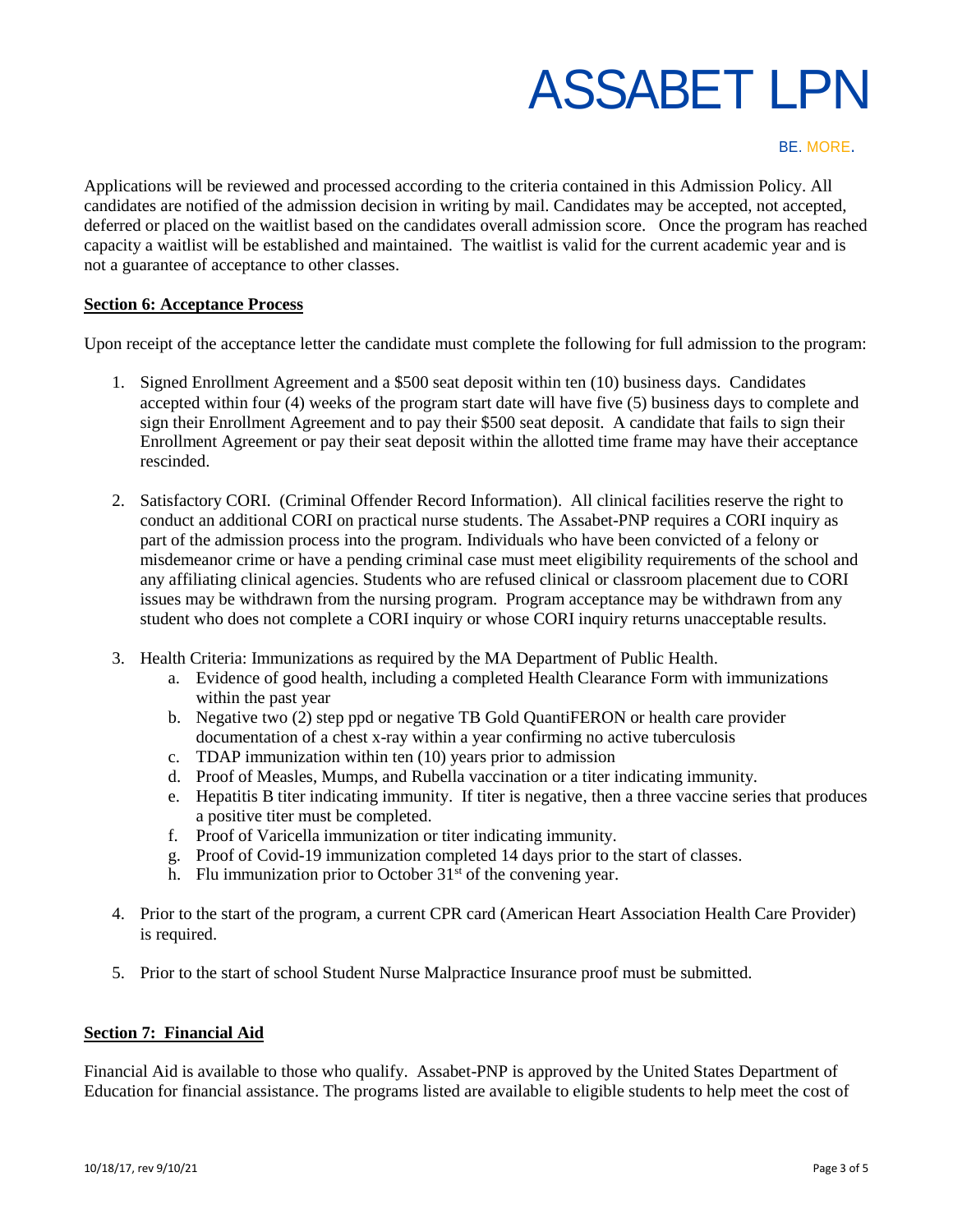#### BE. MORE.

their education. The term "Title IV" refers to the Federal Financial Aid programs authorized under the Higher Education Act of 1965 awarded on the basis of financial need and includes the following programs:

- Federal Pell Grant
- Subsidized Direct Loan

The Title IV programs that are not awarded on the basis of financial need are part of the Federal Family Education Loan program which includes:

- Unsubsidized Direct Loan
- Parent Loan for Undergraduate Students (Direct PLUS Program)

If there are excess funds from financial assistance after all expenses are paid, those excess funds may be given to a student to meet the cost of attendance. Students who chose a payment plan or who have a balance beyond their financial aid award will also be required to complete and sign a Repayment Agreement.

## **Section 8: NLN-PAX Registration and Testing Procedure**

The candidate will register online at the National League for Testing Portal Assabet-PNP site [\(https://ondemand.questionmark.com/home/405669/user/register/site/5faeb9742b6ef.](https://ondemand.questionmark.com/home/405669/user/register/site/5faeb9742b6ef) A link is provided on the Assabet-PNP website. The tests takes approximately 2.5 hours. The testing fees are non-refundable. Candidates are advised to prepare in advance for the entire test, free and at cost materials are available at the registration link above. Interested candidates may also choose to register for the TEAS Preparation Course offered at Assabet After Dark [\(www.assabetafterdark.com\)](file:///C:/Users/dbrown/Downloads/www.assabetafterdark.com) for an additional fee.

- 1. IN PERSON TESTING: Currently on site, in person testing is NOT available.
- 2. REMOTE TESTING: Registration and payment is completed at the link provided. Applicants then proceed to the Examity website and schedule their exam. Examity is an online testing service that provides one-to-one virtual proctor. The exam will begin at the scheduled time. It is strongly recommended that applicants read the technical requirements at the Examity website [\(https://www.examity.com/faq/test-takers/\)](https://www.examity.com/faq/test-takers/) prior to paying their registration fee. Applicants are also responsible for finding a satisfactory location to complete their NLN-PAX with the Examity proctor.
- 3. TEST RE-TAKE: The applicant must pass the NLN-PAX/ATI TEAS VI test within two (2) attempts each academic year. There must be a minimum of thirty (30) days between tests to allow time for remediation. The test(s) must have been taken and passed within two years of the admission cycle.
- 4. ATI TEAS VI scheduled and completed prior to December 1, 2021 will be accepted for admission to the Class of 2023.
- 5. ATI TEAS VI scores from other schools will be accepted at the Directors discretion.